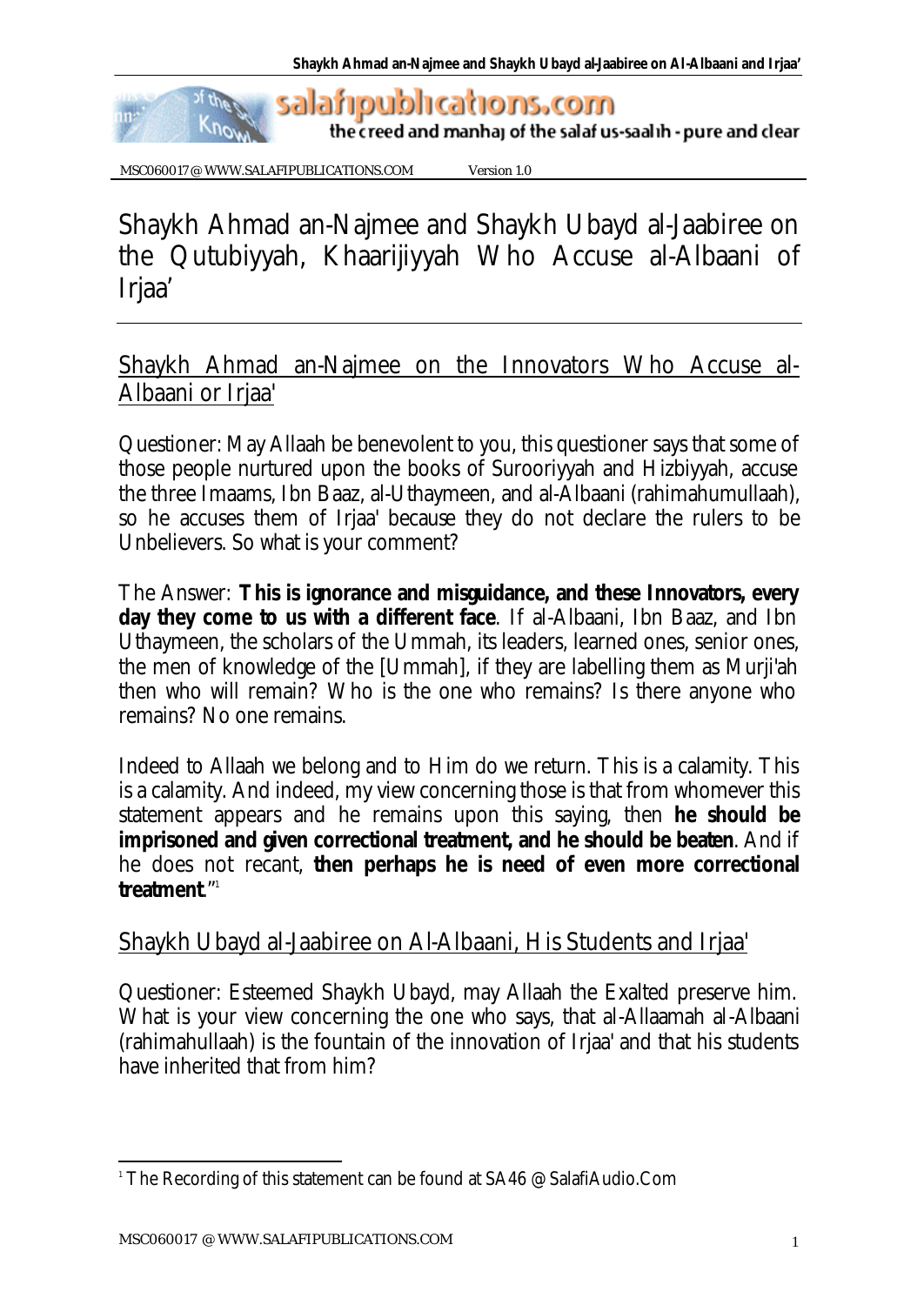The Answer: Firstly, what is Irjaa'? The meaning of Irjaa' in the language is "delaying, postponing". He, the Most High, said, in that which He has narrated to us of the information pertaining to Fir'aun and his associates, with Moosaa (alaihis-salaam), "**They said, "Put him off and his brother (for a while), and send callers to the cities. To bring up to you every well-versed sorcerer.**" (Ash-Shu'ara 26:36-37).

And in the Sharee'ah, it is "to put off (i.e. expel) actions from the concept of Imaan", and the Murji'ah are of two types in this subject:

The Extremists (al-Ghullaat), and the madhhab of the Ghullaat is that they say no sin harms in the presence of Imaan<sup>2</sup>, just as no obedience benefits in the presence of Kufr. And then built upon this, the various sins, according to this madhhab, they do not decrease Imaan, or cause harm to it. A person may do as he wills, and he is perfect in his faith<sup>3</sup>. So sins do not harm him, and nor does any sin harm in the presence of Imaan<sup>4</sup>. This is the madhhab of the Extremists, regardless of whether they say that Imaan is merely affirmation (with the tongue), or affirmation with the assent (tasdeeq) of the heart, or (whatever). This is what it it is based upon, or this attained of the result of their madhhab and their corrupt belief.<sup>5</sup>

4 Editors Note: And to some, Imaan is but "Haakimiyyah" The narrow restricted "Haakimiyyah" of the political agitators, which they derived from their pole and axis, who explained the kalimah to be but "Haakimiyyah"! And their great concern with "Imaan and Kufr" is for no other reason but that they are upon the thought and ideology of their pole and axis, which revolves around takfeer and haakimiyyah.

<sup>5</sup> And this is the madhhab of the Ghullaat ul-Murji'ah of our times – as they have been described by some from the people of knowledge – in fact more evil than the Extremists, who have come out in the name of fighting Irjaa', and accusing Ahl us-Sunnah with it theoretically speaking, while they all but wallow and drown in it, practically speaking. By Allaah, they have indeed been humiliated and debased in recent times, their plot exposed,

l <sup>2</sup> Editors Note: Such as shaving one's beard, and abandoning the Jumu'ah prayer and other such affairs of sin, that the likes of these do not harm a person's Imaan or decrease it.

<sup>&</sup>lt;sup>3</sup> Editors Note: Yes, a person may mock and revile Moosaa (alaihis salaam) and revile Uthmaan (radiallaahu anhu), and accuse some of the Companions with nifaaq (hypocrisy), ghish (deception), khiyaanah (deception), and also speak with "Wahdat ul-Wujood" and say that the Speech of Allaah is created, and make Ta'weel of the Sifaat, and praise the Heretical Soofees, and call for the abolition of parts of the Sharee'ah and say that Islaam is made up of a concoction of Communism and Christianity, and deny the Ahaad hadeeths in aqeedah, and make takfeer of the whole Ummah, and speak with the innovations of the Mu'tazilah, Jahmiyyah, Hulooliyyah and others – and alongside all of that, he is a "Shaheed", whose sins are all automatically forbidden, and his entry into Paradise guaranteed, an "Imaam of Guidance" and one who has spoken about Tawheed like nobody else, and is equal to the greatest of the Shaykhs of Islaam, like Ibn Taymiyyah and Ibn 'Abdul-Wahhaab!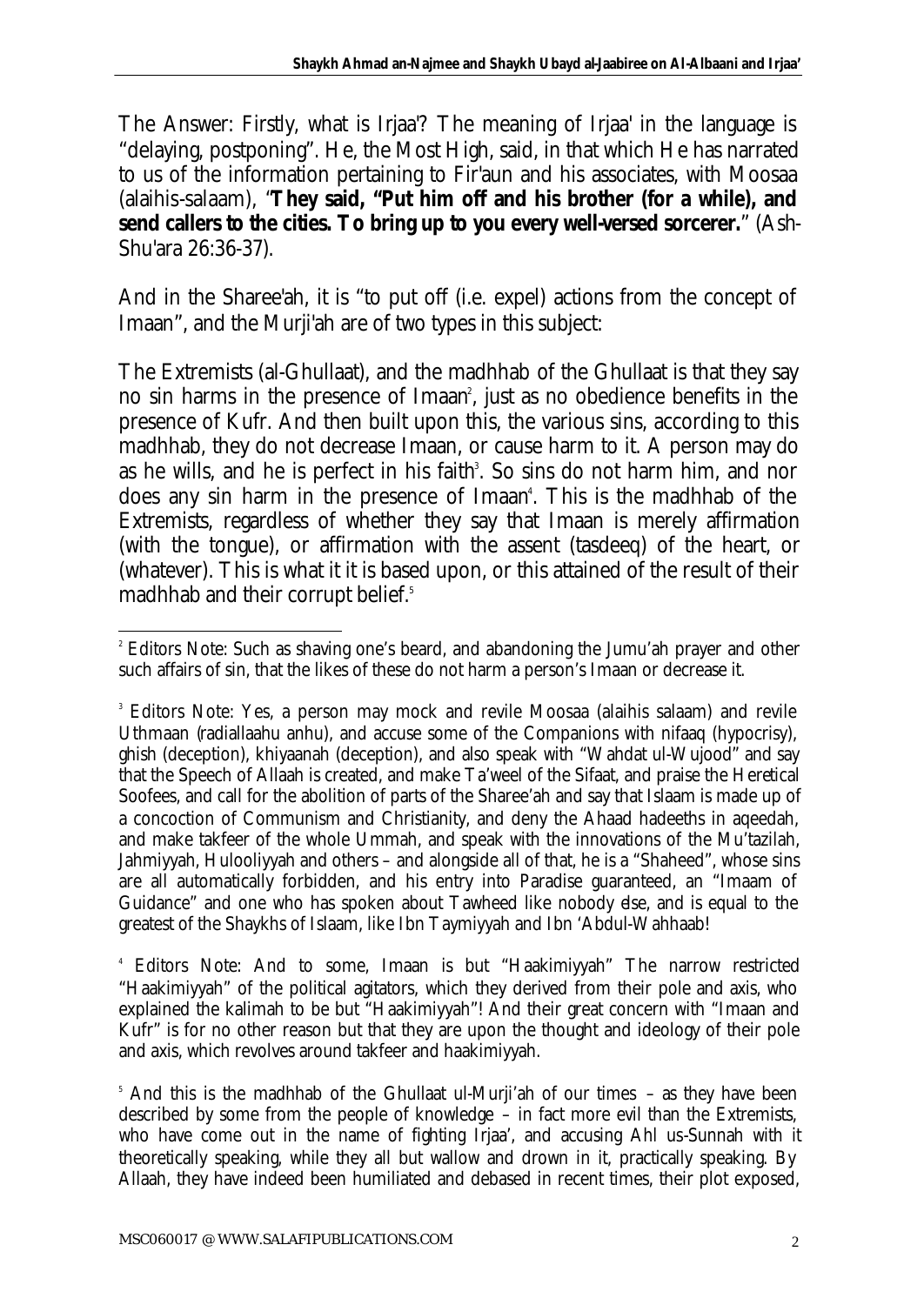As for those other than the Extremists, then they say that Imaan is the saying of the tongue, belief of the heart and that Imaan is the a condition for the perfection (kamaal)... not a condition for its validity (sihhah). Hence, action does not enter into the concept of Imaan in their view.<sup>6</sup>

And regardless whether it is this, or that, then both of the two parties are in error, deviated from the madhhab of Ahl us-Sunnah, however the first of them is more severe. This is the first angle.

As for the second angle, in what relates to al-Albaani (rahimahullaah), then that which is known from the foundations (Usool) of al-Albaani, the one who knows the foundations of al-Albaani, and is informed about them, then two matters will become apparent to him:

The first: That he is with us and with the scholars of the Sunnah before us in that Imaan is the speech of the tongue, belief in the heart and the actions of the limbs, it increases with obedience and decreases with disobedience, and he also cautions from sins and believes that declaring them to be lawful is disbelief. So he cautions from sins, such as Isbaal (i.e. dropping the lower garment below the ankles) and other affairs. So where is the Irjaa'?

The second: He opposes us and also opposes our scholars from the past... meaning in some matters, and in some of them he has a salaf (i.e. a support from the scholars of the past). Amongst them is that he considers that it is

And every head of misguidance, and straying innovator who is followed and obeyed in his innovation is actually a Taaghoot from amongst the Tawaagheet as has been explained by the people of knowledge.

l

their contradiction and two-faces made manifest, and their loyalty to the heretical innovators all but apparent. And amongst the Extremist Murji'ah of our times, who have spread this filthy disease of Irjaa' amongst the youth are the likes of Safar al-Hawaali, and Salmaan al-Awdah and others of the Qutubi, Suroori School of Doctrine, who merely revived the Irjaa' of Hassan al-Bannaa and his likes. For how they accommodate the Tawaagheet from amongst the Chiefs of Innovation, and how they aggrandise them with lavish titles "Shaheed", "Imaam of Guidance" and other such affairs, and how they hate that their great calamities be refuted and their danger made known, and how severe is their assault against the Salafis, and how they hate the Innovation and its people are refuted and repelled, and how they rush to enter the Innovators and their books amidst the youth.

 $^{\circ}$  Editors Note: There is some tafseel (detail) concerning the usage of these terms. Refer to MSC060008, and GRV070008 for more details.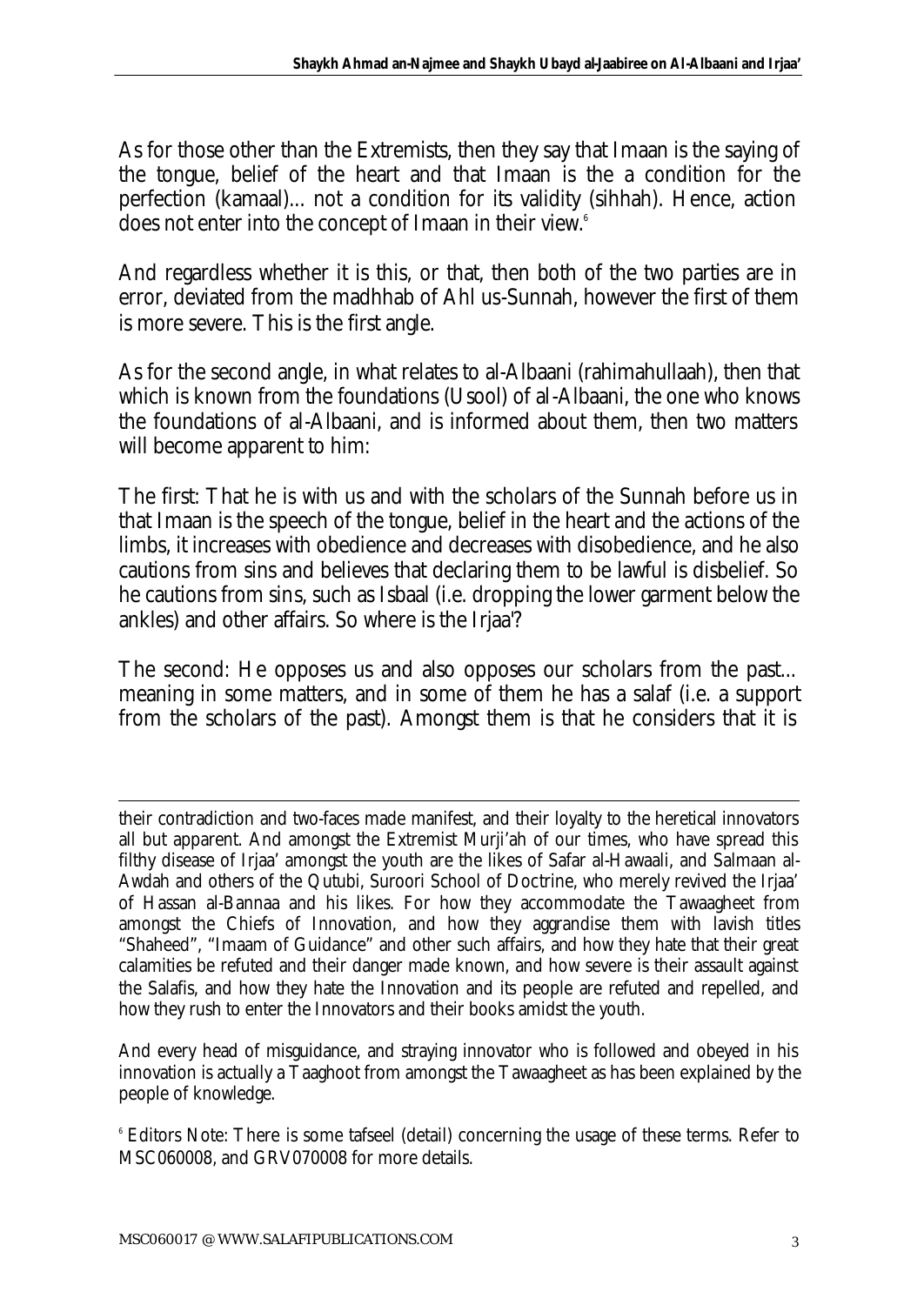possible to enter into Paradise without action'. And take note. He says, that it is possible to enter into Paradise without action, but he does not reject

Ibn Hazm said, "**And he (alaihis-salaam) explained that whoever has a seed's weight of goodness will be removed from the Hellfire, then one who has an atoms weight of goodness, and then what is less than that and so on. Until one who had never performed any good at all, except having the testimony of faith for Islaam will be removed from it. Hence, it is obligatory to halt at the texts, since all of them explain each other**." (al-Fisal 4/90).

Ibn Hazm also said, "And whoever neglects all of the actions then he is a sinful believer, deficient in his Imaan, **but does not disbelieve (on account of this)**." (al-Muhallaa 1/40-41 Issue No. 79)

Ibn Hazm also said, "**He did not declare a disbeliever one who abandoned action, but he declared a disbeliever the one who abandoned the saying (i.e. the testimony of faith)**. This is because the Messenger of Allaah (sallallaahu alaihi wasallam) made the judgement of kufr upon the one who refused to make the saying (the testimony), even if he knew of its correctness in his heart. **And he also judged that the one who knew with his heart and pronounced with the tongue to be removed from the Fire, even if he did not do a single deed of goodness**." (Ad-Durrah Feema Yajib I'tiqaaduhu p.337).

**Imaam Ibn Baaz was asked:** "Are the scholars who speak with the absence of takfir of the one who leaves all of the actions of the limbs while at the same time professing the two testimonies with his tongue and having the basis of Imaan present in his heart from amongst the Murji'ah?"

His reply: **"No. This one is from Ahl us-Sunnah wal-Jamaa'ah.** Whoever speaks with the absence of takfir of the one who leaves fasting or zakaat or hajj – this one (i.e. the one who leaves these matters) is not a kaafir. However, he has committed a great sin. In the view of some scholars he is a kaafir, however the correct view is that he does not become a disbeliever with the major kufr. As for the one who leaves the prayer then the most correct view (al-arjah) is that this is major kufr when it is abandoned deliberately. As for when he abandons zakat, fasting or hajj, then this is the lesser kufr (kufr doona kufr), and a major sin from amongst the major sins." Taken from "Hiwaar Hawla Masaa'il at-Takfir", from a lecture given by the Shaykh (rahimahullaah) in 1418H. Prepared by Khalid al-Kharraaz and published by Maktabah al-Imaam adh-Dhahabee, Kuwait, 1420H (2000CE).

So perish the lies of the Qutubiyyeen and Surooriyyeen, the Khaarijiyyah Asriyyah, who use the likes of these affairs to cause confusion in the Ummah and to facilitate their own agenda of takfir and khurooj, which they imbibed from the heads of Innovation, amongst the callers

l 7 Editors Note: Ibn Rajab al-Hanbali said in explanation of the saying of Allaah's Messenger (sallallaahu alaihi wasallam) "And then a group of people will be taken out from the Fire who had not done any good whatsoever", he said, **"…And what is meant by his saying, 'who had not done any good whatsoever' is the actions of the limbs, even though they have the foundation (asl) of Tawheed with them...**" (at-Takhweef Min an-Naar p.255). And he also said (p.256), "This proves that those whom Allah will remove through His Mercy, without any intercession (shafaa'ah) from anybody else from the creation, **are the people of Tawheed who had not done a single deed of goodness with their limbs**."